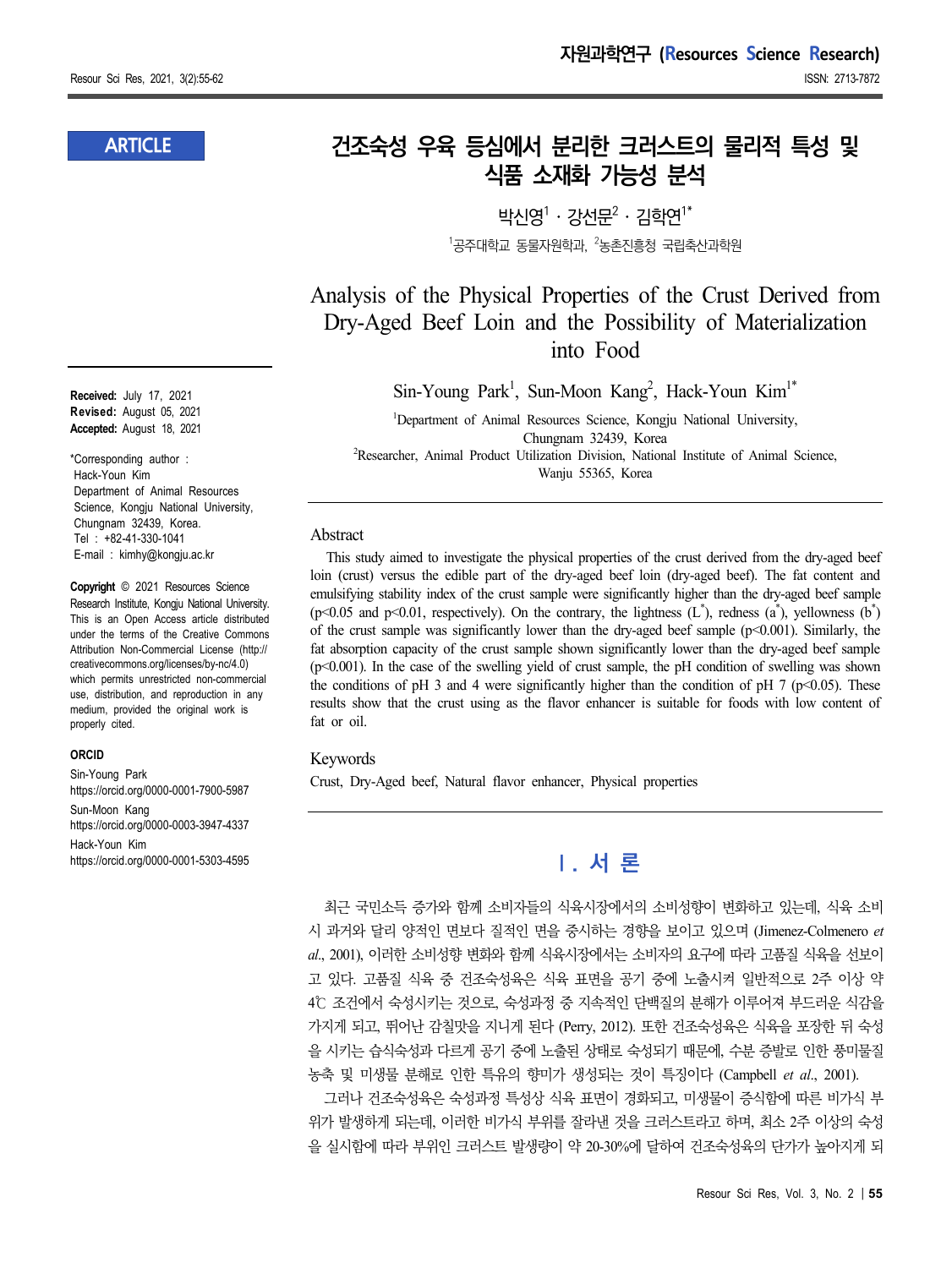는 큰 요인이 된다 (Dashdorj *et al*., 2016). 그러나 건식 숙성 과정에서 수분이 증발됨에 따라 풍미물질 이 농축되어 가식부위보다 짙은 풍미를 띄고 있는데 (Park *et al*., 2020), 미생물 안정성을 확보하기 위한 동결건조 등 소재화 과정을 거치면 식육에서 분리한 짙은 건조숙성 풍미를 지닌 천연 풍미증진 제로서 활용할 수 있을 것으로 생각된다.

일반적으로 풍미증진을 위한 천연향신료 또는 천연첨가물은 식물성 소재 및 해산물 소재, 그리고 일부 동물성 소재에서 추출하여 이용하는데 (Wijayasekara & Wansapala, 2017), 동물성 소재에서 추 출한 천연향신료의 경우 식물성 소재와 해산물 소재에 비해서 그 수가 상당히 제한되어 있는 실정이 다. 또한 식물성 소재에서 추출한 천연 향신료의 경우 식이섬유로 이루어진 소재가 많기 때문에 분말 화가 쉽기 때문에 다양한 요리 또는 제품에 사용하기 용이하며 (Masibo & He, 2009), 해산물 소재에 서 추출하는 천연 향신료는 가수분해로 인한 감칠맛 및 향미 성분 추출이 매우 용이한 것이 특징이다 (Milinovic *et al*., 2021). 그러나 동물성 소재에서의 향미성분 추출은 뼈에서의 열수추출을 제외하고는 산업화된 기술은 극히 제한되어 있다.

건조숙성육에서 분리한 크러스트를 천연 첨가물로써 활용하기 위해서는 크러스트의 적절한 소재 화 기술이 필요하며, 소재화 한 크러스트의 물리적 특성을 파악하여 활용성을 규명해야 할 필요가 있다. 따라서 본 연구는 건조숙성육에서 분리한 크러스트를 동결건조하여 분말화 시키고, 이의 물리 적 특성을 건조숙성육과 비교 분석하여 소재화를 위한 기초자료를 제공하고자 한다.

## **Ⅱ. 재료 및 방법**

#### **건조숙성 우육 등심 제조 및 크러스트 분리**

본 실험에 사용된 재료는 도축 후 24시간이 지난 우육 등심 (*Musculus longissimus dorsi*)을 이용하 였으며, 우육 등심을 4 cm × 15 cm × 4 cm으로 자른 후 건조숙성고 (DA-45, Korea alesso, Korea)를 이용하여 4℃에서 4주간 건조숙성하였다. 건조숙성이 완료된 우육 등심의 표면에서 약 3-7mm 정도 두께의 크러스트를 분리한 뒤, 건조숙성육과 크러스트를 각각 냉장고 (CA-H17DZ, LG, Korea)를 이 용하여 -18℃에서 24시간 냉동하였으며, 이후 동결건조기 (FD12008, Ilshin Bio Base, Korea)를 이용 하여 -121℃ 조건으로 24시간 동결건조하였다. 동결건조가 완료된 시료는 hand blender (MQ5135, Braun, Germany)를 이용하여 약 15 mesh 크기로 분쇄하여 실험에 이용하였다.

### **일반성분 측정**

일반성분 정량은 AOAC법 (1990)에 따라 조단백질함량은 Kjeldahl법, 조지방함량은 Soxhlet법, 수 분함량은 105℃ 상압건조법, 조회분함량은 직접회화법으로 분석하였다.

#### **색도 측정**

Colorimeter (CR-10, Minolta, Japan)를 사용하여 명도 (lightness)를 나타내는 CIE L \* -값과 적색도 (redness)를 나타내는 CIE a˚ -값, 황색도 (yellowness)를 나타내는 CIE b˚ -값을 측정하였다. 이때의 표준색은 CIE L\* -값은 +97.83, a\* -값이 -0.43, b\* -값이 +1.98인 백색 표준판을 사용하였다.

## **유화활성지수 (Emulsifying activity index, EAI), 유화안정지수 (Emulsifying stability index, ESI)측정**

유화활성지수와 유화안정지수는 측정하고자 하는 시료의 0.5% 단백질 용액을 0.01 M phosphate buffer를 이용하여 제조한 뒤, 0.5% 단백질 용액 13.5 mL와 콩기름 4.5 mL를 ultra-turrax (HMZ-20DN, Pooglim tech, Korea)를 이용하여 10,000 rpm으로 2분간 균질하였다. 균질 후 분리된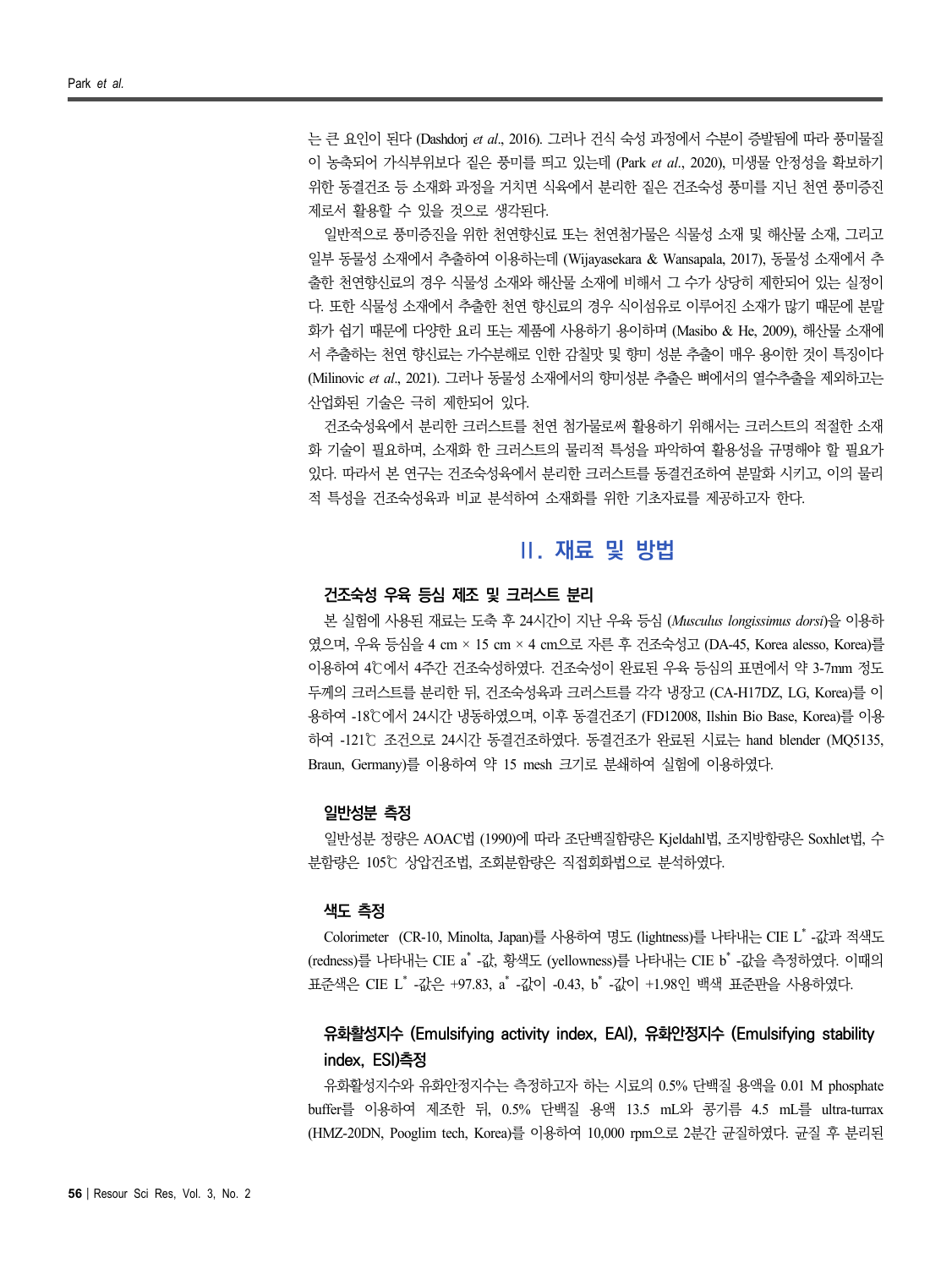유화물 아래층에서 250 μL 채취한 뒤 0.1% sodium dodecyl sulfate용액 50mL에 투입하고 vortex mixer (SVM-10, SciLab, Korea)를 이용하여 1분간 원심분리하였다. 분리된 상등액을 spectrophotometer (Optizen 2120UV, Mecasys, Korea)를 이용하여 500 nm 조건에서 최초 (A0), 15분 후 (A15) 흡광도를 측정한 뒤, 다음 계산식에 따라 유화활성지수와 유화안정지수를 계산하였다. <sup>건조숙성 우육</sup> 등심 크러스<br>한 뒤 0.1% sodium dodecyl sulfate용액 50mL에 투입하고 vort<br>이용하여 1분간 원심분리하였다. 분리된 상등액을 spectrophotome<br>)를 이용하여 500 nm 조건에서 최초 (A0), 15분 후 (A15) 흡광도<br>화활성지수와 유회안정지수를 계산하였다.<br><br>= 2 × *T* × <u>*A*0 × *Dilution factor*<br>혼탁도 계</u>

$$
EAI=2\times T\times \frac{A0\times Dilution\ factor}{C\times Oil\ volume\times 10,000}
$$

*T*: 혼탁도 계수 (2.303) A0: 최초 측정 흡광도 Dilution factor: 최종 단백질 희석배수 C: mL당 단백질량 Oil volume: 콩기름 첨가량 단백질량 $\begin{aligned} \text{ne:} \ & \ \frac{1}{8} \mathcal{I} = \frac{1}{8} \ \frac{1}{8} \mathcal{I} + \frac{1}{8} \ \frac{1}{8} \ & \text{EAS} = \frac{1}{8} \frac{1}{8} \times t \ \frac{1}{8} \ & \text{and} \ \frac{1}{8} \times t \ \frac{1}{8} \ & \text{and} \ \frac{1}{8} \times t \ \frac{1}{8} \ & \text{and} \ \frac{1}{8} \times t \ \frac{1}{8} \ & \text{and} \ \frac{1}{8} \times t \ \frac{1}{8} \ & \text{and} \ \frac{1$ 

$$
EAS = \frac{A0}{A0 - A15} \times t
$$

*A*0: 최초 측정 흡광도 *A*15: 15분 뒤 측정 흡광도 *t*: 측정 시간 간격 (min)

### **수분흡수능 측정**

시료 1 g과 증류수 10 mL를 코니칼 튜브에 투입한 뒤, 2분간 vortex mixer (SVM-10, SciLab, Korea)를 이용하여 혼합하였다. 혼합물을 원심분리기 (Supra R22, Hanil, Korea)를 이용하여 15℃,<br>3,000 × g 조건에서 20분간 원심분리하였으며, 원심분리된 상등액을 제거한 뒤, 침전물의 건조 전 무게를 측정하였다 (A). 침전물을 상압가열건조기 (C-F03, Chaeil, Korea)에서 105℃ 조건에서 24시간 건조한 뒤, 건조 후 무게를 측정하였으며 (B), 다음 계산식에 따라서 수분흡수능을 계산하였다.

$$
W = \frac{A - B}{B}
$$
\nWater absorption = 
$$
\frac{A - B}{B}
$$

#### **유분흡수능 측정**

유분흡수능을 측정하고자 하는 시료의 단백질 함량을 기준으로 하여, 총 단백질량이 1 g이 되도록 계산한뒤, 시료를 채취하였다 (W0). 채취한 시료와 콩기름 10 mL (V1)를 vortex mixer (SVM-10, SciLab, Korea)를 이용하여 30초간 혼합한 뒤, 30분간 상온에서 방치하였다. 혼합물을 원심분리기 (Supra R22, Hanil, Korea)에 상온 (25℃), 3,000 × g 조건에서 20분간 원심분리하였으며, 분리된 상등 액의 양을 측정하여 (V2) 다음 계산 방법에 따라 유분흡수능을 측정하였다.  $\frac{1}{2}$ , 5,000  $\frac{1}{8}$  도난 17시 20군신 논금문다이었<br><br>- 방법에 따라 유<del>분흡수능을</del> 측정하였다.<br>Fat absorption =  $\frac{V1-V2}{W0}$ 

$$
Fat\; absorption = \frac{V1 - V2}{W0}
$$

#### **팽윤수율 (Swelling yield) 측정**

시료10 g과 tris-HCl 용액 (pH 3, 4)과 증류수 100mL를 각각 vortex mixer (SVM-10, SciLab,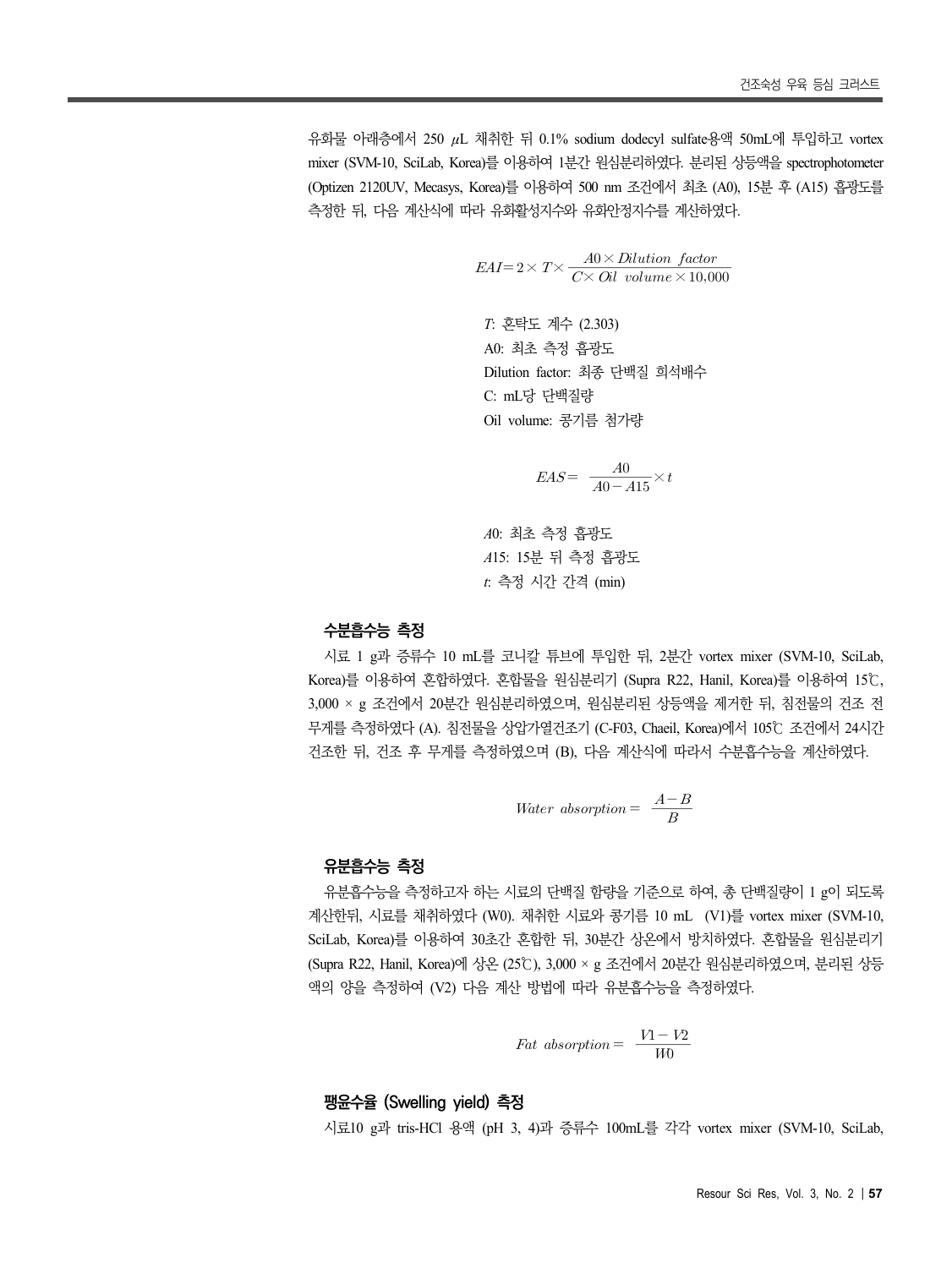Korea) 를 이용하여 1분간 혼합한 뒤, 상온 (25℃)에서 1시간 방치하였다. 침전물을 제외하고 분리된 용액을 제거한 뒤 침전물의 무게를 측정한 후, 다음 계산식에 따라 팽윤수율을 측정하였다. 1분간 혼합한 뒤, 상온 (25℃)에서 1시간 방치하였다. 침전물을 제외하고<br>침전물의 무게를 측정한 후, 다음 계산식에 따라 팽윤수율을 측정하였다<br>Swelling yield (%)= - Weight after swelling (g)<br>Avelling yield (%)= - Weight before swelling (g)<br>Alak Hkkakakakakakakakakakakakakakakakaka

Swelling yield  $(\%) = \frac{Weight\ after\swelling (g)}{Weight\ before\swelling (g)} \times 100$ 

### **통계분석**

모든 실험은 3회 이상 반복하여 실시하였고, 실험 결과는 통계분석 프로그램 SAS (Ver 9.3, SAS Institute, USA)를 이용하여 각 처리구들 간의 분석 값에 대하여 GLM (General Linear Model) procedure를 통하여 분석하였으며, 처리구간의 유의성 비교는 t-test를 통하여 검정하였다(\*: p<0.05, \*\*:  $p<0.01$ , \*\*\*:  $p<0.001$ ).

## **Ⅲ. 실험 결과**

#### **일반성분, 색도**

동결건조 건조숙성육과 크러스트의 일반성분 측정 결과는 Table 1에 나타내었다. 일반성분에서 수분함량은 크러스트가 건조숙성육에 비해서 유의적으로 높은 함량을 나타내었으며 (p<0.001), 지방 함량 또한 크러스트가 유의적으로 높은 함량을 가진 것으로 확인되었다 (p<0.05). 이와 반대로 단백질 함량은 크러스트가 건조숙성육에 비해서 유의적으로 낮은 함량을 나타내었으며 (p<0.05), 회분 함량 또한 낮은 함량을 나타내었다 (p<0.001). 식육에서 지방은 풍미와 맛에 긍정적인 영향을 주는 요인으 로 (Dransfield, 2008), 크러스트의 지방 함량이 생육과 건식숙성육에 비해 높은 함량을 가지고 있어, 천연 향미증진제로써 크러스트는 건조숙성육에 비해 풍미가 우수한 특성을 나타낼 것으로 판단된다.<br>Mikami *et al. (*2021)은 식육의 건조 시 수분 증발로 인하여 지방함량이 상대적으로 증가한다고 하여 본 연구결과와 유사하였으며, 지방함량이 높은 소재는 높은 지방산 함량으로 인해 풍미가 짙다고 알 려져 있다 (Dransfield, 2008).

동결건조 건조숙성육과 크러스트의 색도를 측정한 결과는 Table 2에 나타내었다. 색도 측정 결과 명도, 적색도, 황색도 모두 크러스트가 유의적으로 낮은 값을 나타내었다 (p<0.001). 본 연구에서 분말 화 한 크러스트는 가식부위의 건조숙성육에 비해 낮은 수분 함량을 가지고 있는 것으로 나타났으나, 이는 동결건조 과정을 거친 분말에 대한 수분 함량으로써, 동결건조하지 않은 크러스트는 가식부위에 비해서 수분함량이 현저히 낮은 것으로 알려져 있다. 이렇듯 동일한 축종 및 식육 부위에서 수분함량

**Table 1.** Proximate composition of freeze-dried dry-aged beef and dry-aged beef crust

| Traits                          |         | Dry-aged beef    | Crust            | Statistical analysis                        |  |  |
|---------------------------------|---------|------------------|------------------|---------------------------------------------|--|--|
|                                 | Water   | $1.15 \pm 0.30$  | $4.66 \pm 0.26$  | t-value : $13.29***$<br>p: 0.0009           |  |  |
| Proximate composition<br>$(\%)$ | Fat     | $23.90 \pm 0.49$ | $29.81 \pm 1.42$ | t-value : $5.41^*$<br>p: 0.0124             |  |  |
|                                 | Protein | $62.82 \pm 0.01$ | $56.25 \pm 0.20$ | t-value $: -3.97$ <sup>*</sup><br>p: 0.0166 |  |  |
|                                 | Ash     | $3.90 \pm 0.07$  | $2.77 \pm 0.09$  | t-value : $-17.34***$<br>$p: \le 0.001$     |  |  |

ns: Non-significant, \* : p<0.05, \*\*: p<0.01, \*\*\*: p<0.001.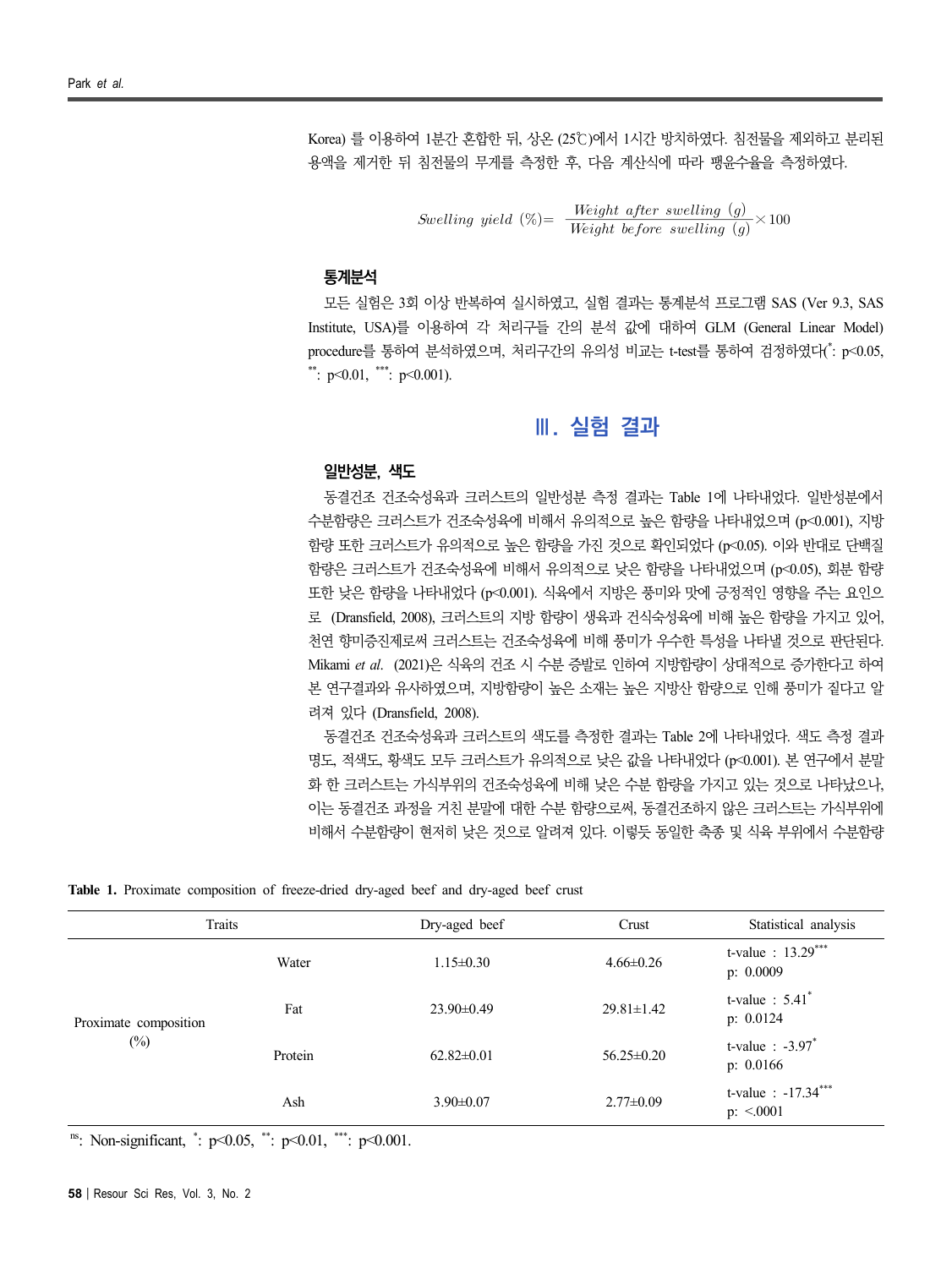| Traits             | Dry-aged beef    | Crust            | Statistical analysis                   |
|--------------------|------------------|------------------|----------------------------------------|
| Lightness $(L^*)$  | 54.26±0.27       | $45.00 \pm 0.38$ | t-value : $-27.97***$<br>$p: \le 0001$ |
| Redness $(a^*)$    | $15.90 \pm 0.40$ | $8.50 \pm 0.44$  | t-value : $-35.57***$<br>$p: \le 0001$ |
| Yellowness $(b^*)$ | $12.38\pm0.13$   | $7.30 \pm 0.27$  | t-value : $-53.89***$<br>$p: \le 0001$ |

**Table 2.** Color of freeze-dried dry-aged beef and dry-aged beef crust

ns : Non-significant, \* : p<0.05, \*\*: p<0.01, \*\*\*: p<0.001.

이 상대적으로 낮은 경우, 상대적으로 낮은 명도를 나타내게 된다 (Park and Kim, 2021). 또한 건조 정도가 상대적으로 높을 경우 암적색을 띄게 되는데, 이때 선홍색을 띄는 생육에 비해서 적색도와 황색도가 감소하게 된다 (Park *et al*., 2019). 따라서 크러스트는 건조숙성육 가식 부위에 비해 수분 증발이 상대적으로 높게 일어났기 때문에, 적색도와 황색도 모두 낮은 결과를 나타낸 것으로 사료된 다. 따라서 본 연구에서 분석한 크러스트는 향미증진 소재로써 이용할 때 시중 건조숙성육과 유사한 암적색의 색도를 띄도록 보조할 수 있을 것으로 생각된다.

#### **유화활성지수, 유화안정지수**

동결건조 건조숙성육과 크러스트의 유화활성지수와 유화안정지수를 측정한 결과는 Table 3에 나 타내었다. 유화활성지수 측정 결과 크러스트가 건식숙성육에 비해 유의적으로 낮은 값을 나타내었으 나 (p<0.01), 유화안정지수는 유의적으로 높은 값을 나타내었다 (p<0.01). 본 연구에서 분석한 크러스 트는 풍미중진제로써의 성격을 지니고 있으며, 건조숙성육과 같은 식육과 유사한 풍미를 지닌 풍미증 진제의 활용처는 소스, 양념, 식육가공품에 이용될 수 있다 (Mcgee, 2004). 이들 제품은 혼합하는 원료 들의 수분 및 유분 용해력과 유화력이 품질에 큰 영향을 미친다. 유화활성지수는 원료의 초기 유화력 을 나타내는 지표로써 (Pearce and Kinsella, 1978), 초기 유화력이 높은 원료는 수분 및 유분에 대한 최초 균질 시 안정적으로 분산될 수 있으며, 이러한 유화활성을 높이기 위해서 유화제를 이용하기도 한다 (Talukder and Sharma, 2010). 따라서 크러스트를 풍미증진제로써 이용하기 위해서는 보조 첨가 물로써 유화제를 소량 사용하는 것이 바람직할 것으로 사료된다. 그러나 초기 유화 후 유화안정지수 는 건조숙성육 가식부위에 비해 낮은 수준을 나타냈으므로, 식육가공품에 이용하고자 할 때에는 혼합 및 유화공정 시 ISP, 식이섬유 등 유화력을 증진시킬 수 있는 부재료를 소량 첨가하면 제조하는 제품 의 물리적 안정성을 증진시킬 수 있을 것으로 생각된다.

**Table 3.** Emulsifying activity index and emulsifying activity stability of freeze-dried dry-aged beef and dry-aged beef crust.

| Traits                | Dry-aged beef         | Crust            | Statistical analysis               |
|-----------------------|-----------------------|------------------|------------------------------------|
| $EAI^{(1)}$ $(m^2/g)$ | $1.09 \!\!\pm\! 0.08$ | $0.68 \pm 0.06$  | t-value: $-6.91$ **<br>p: $0.0023$ |
| $ESI2)$ (min)         | $14.86 \pm 0.01$      | $14.90 \pm 0.01$ | t-value: $8^{**}$<br>p: $0.0013$   |

 $<sup>1</sup>$  Emulsifying activity index.</sup>

2) Emulsifying stability index.

ns: Non-significant, \* : p<0.05, \*\*: p<0.01, \*\*\*: p<0.001.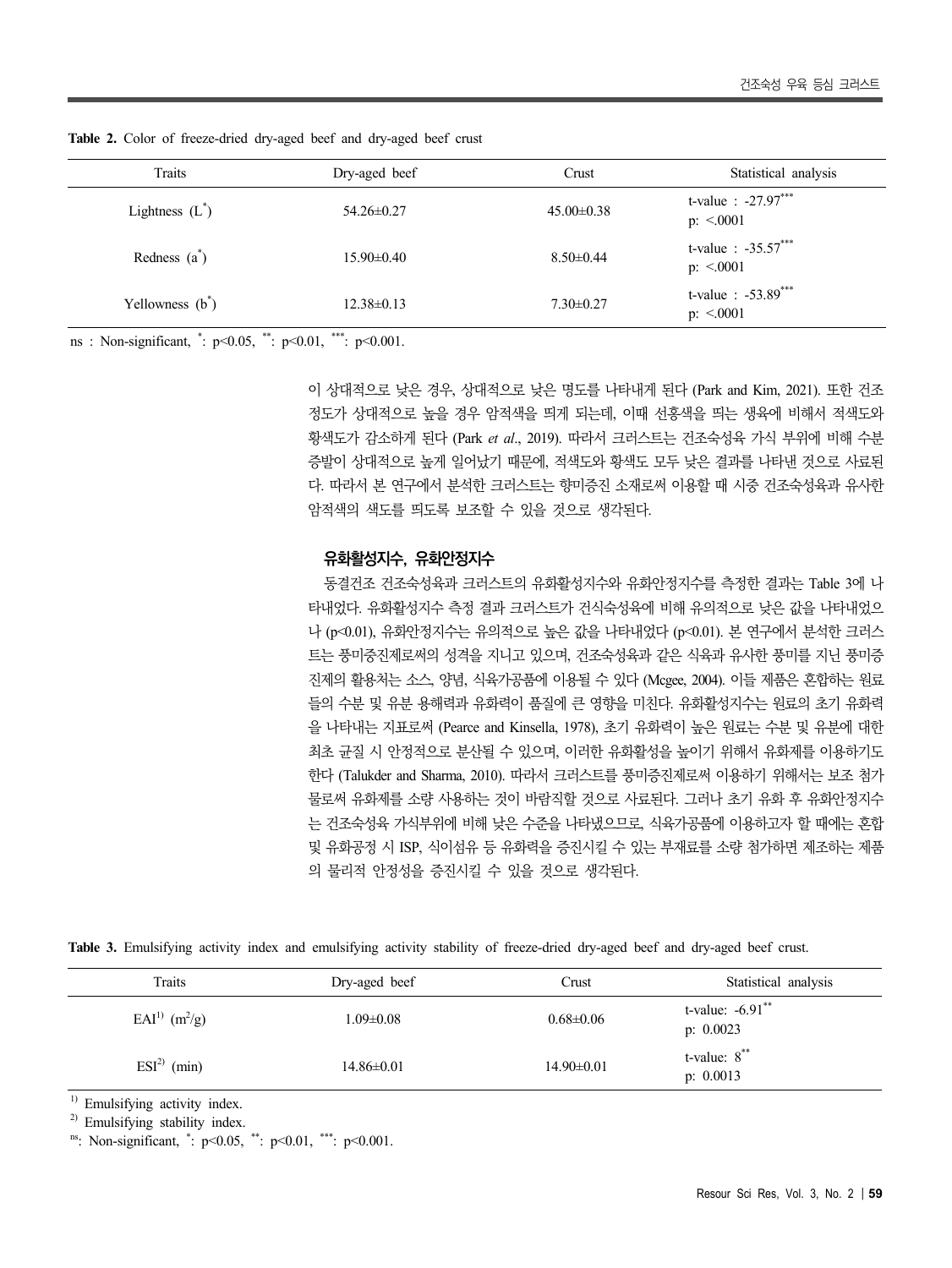#### **수분 흡수능, 유분 흡수능**

동결건조 건조숙성육과 크러스트의 수분, 유분 흡수능은 Table 4에 나타내었다. 건조숙성육에 비해 크러스트의 지방결합력은 유의적으로 낮은 값을 나타내었으나 (p<0.001), 수분 흡수능은 차이를 보이 지 않았다. 일반성분 분석에서 크러스트는 건조숙성과정 중 수분 증발로 인하여 수분 함량이 낮아진 반면 지방함량은 높은 것으로 나타났는데, 지방함량이 높은 소재의 경우 지방함량이 낮은 소재에 비 해서 유분 흡수능은 상대적으로 낮은 것으로 알려져 있으며, 이에 따라 크러스트의 유분 흡수능이 건조숙성육에 비해서 낮은 값을 나타낸 것으로 사료된다. 그러나 Shevkani *et al*. (2014)은 식물 추출 분말에서 탈지공정을 실시해도 유분 흡수능에 유의미한 영향을 미치지 않았다고 하여 본 연구와 상반 되는 결과를 보고한 바 있으나, 이러한 차이는 소재 자체의 지방함량 차이에 의한 것으로 사료된다.<br>Ozimek *et al.* (1981)은 소재의 유화 안정성을 높이기 위하여 식염을 첨가한 바 있는데, 단백질 소재에 대한 식염의 첨가는 유분 흡수능 및 유화력을 향상시킬 수 있다고 하였다. 따라서 크러스트를 풍미 증진제로써 이용하기 위해서는 유분 흡수력 및 유화력을 증진시킬 수 있는 부재료를 이용하거나, 유 분 함량이 낮은 소스 또는 양념에 이용하는 것이 크러스트의 낮은 유분 흡수능을 보완할 수 있는 활용방안이라 생각된다.

### **팽윤수율**

동결건조 건조숙성육과 크러스트의 팽윤수율은 Table 5에 나타내었다. pH에 따른 팽윤수율은 건조 숙성육과 크러스트 모두 pH 3, 4 조건에서 pH 7에 비해 유의적으로 높은 값을 나타내었으며 (p<0.05), 건조숙성육과 크러스트간의 비교에서는 pH 4 조건에서 유의미한 차이를 보이지 않았다. 이렇듯 크러 스트는 pH 4 내외에서 우수한 팽윤력을 나타낸 것과 달리, 중성 pH 조건에서는 2배 이상 낮은 팽윤력 을 나타냈으므로, 크러스트를 식품 첨가물로써 적절히 활용하기 위해서는 최적의 pH 조건을 구성해 주어야 할 것으로 생각된다. 이와 같이 pH 3-4의 산가를 가지고 있는 식품으로는 소스류가 있는데,

**Table 4.** Water absorption and fat absorption of freeze-dried dry-aged beef and dry-aged beef crust

| Traits           | Dry-aged beef   | Crust           | Statistical analysis                |
|------------------|-----------------|-----------------|-------------------------------------|
| WAC <sup>1</sup> | $2.96 \pm 0.19$ | $2.60 \pm 0.16$ | t-value : $-2.48ns$<br>p: 0.0679    |
| FAC <sup>2</sup> | $2.85 \pm 0.07$ | $1.46 \pm 0.07$ | t-value : $-24.32***$<br>p : < 0001 |

<sup>1)</sup> Water absorption capacity.

<sup>2)</sup> Fat absorption capacity.

ns: Non-significant, \* : p<0.05, \*\*: p<0.01, \*\*\*: p<0.001.

|  |  | Table 5. Emulsifying capacity and swelling yield of freeze-dried dry-aged beef and dry-aged beef crust |  |  |  |  |  |  |  |  |  |  |  |  |
|--|--|--------------------------------------------------------------------------------------------------------|--|--|--|--|--|--|--|--|--|--|--|--|
|--|--|--------------------------------------------------------------------------------------------------------|--|--|--|--|--|--|--|--|--|--|--|--|

| Traits                |        | Dry-aged beef     | Crust             | Statistical analysis                          |
|-----------------------|--------|-------------------|-------------------|-----------------------------------------------|
|                       | $pH_3$ | $300.06 \pm 1.27$ | $270.34 \pm 3.54$ | t-value : $-11.18$ <sup>**</sup><br>p: 0.0079 |
| Swelling yield $(\%)$ | $pH_4$ | $310.90 \pm 9.73$ | 281.59±7.19       | t-value $: -3.43^{\text{ns}}$<br>p: 0.0757    |
|                       | $pH$ 7 | $120.18 \pm 0.12$ | $117.95 \pm 2.65$ | t-value : $-1.19ns$<br>p: 0.3568              |

ns: Non-significant, \* : p<0.05, \*\*: p<0.01, \*\*\*: p<0.001.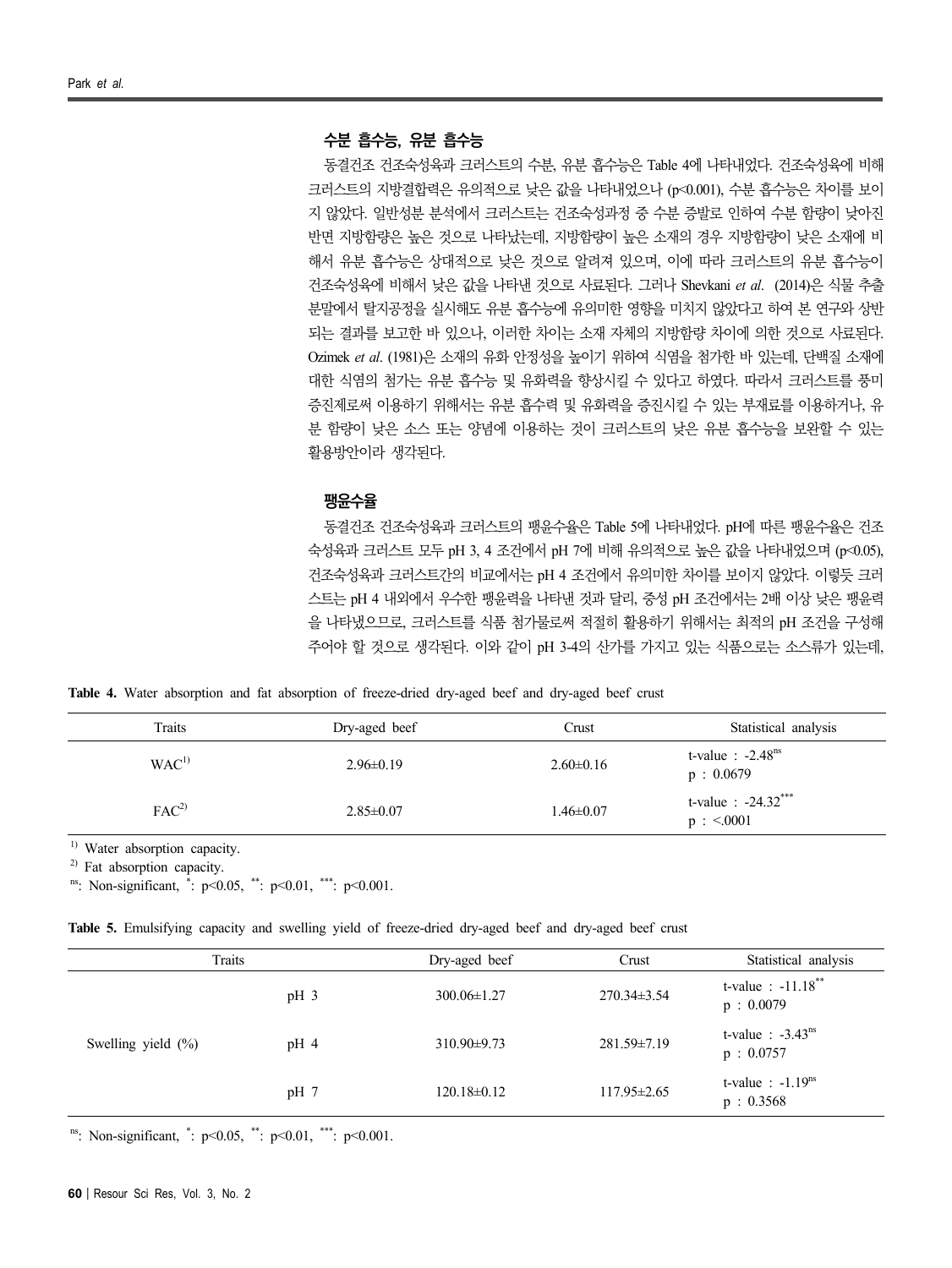특히 일정량의 식초 또는 우스터 소스 (Worcestershire sauce)가 첨가되는 브라운 소스는 낮은 pH가 특징이다 (Lonnecker *et al*., 2010; Park *et al*., 2020). 특히 국내외 스테이크 소스의 평균 pH는 3.40-3.99로 조사된 바 있으며 (Cho and Kang, 2015), 이에 따라 스테이크 소스 등 육류 소스로써 가공적성이 우수할 것으로 생각된다.

# **Ⅳ. 요 약**

본 연구는 건조숙성육의 숙성 부산물로 발생되는 크러스트를 분리하여 식품 첨가물로써 물리적 특성을 분석하였다. 가식부위인 건식숙성육과 비교했을 때 크러스트는 높은 지방함량을 나타냈으며, 유화안정지수가 높은 것으로 나타났고, 팽윤력 분석결과 pH 4 조건 하에서 팽윤력이 다른 pH 조건에 비해서 높은 것으로 나타났다. 유화활성지수와 유분 흡수능의 경우 크러스트가 건조숙성육의 가식부 위에 비해서 낮은 값을 나타내었기 때문에, 유화제 등의 첨가물과 함께 사용하거나 유분 함량이 낮은 제품에 이용하는 것이 바람직할 것으로 사료된다.

# **Ⅴ. 사 사**

본 연구는 농림축산식품부의 재원으로 농림식품기술기획평가원의 미래형혁신식품기술개발사업의 지원을 받아 수행되었음 (과제번호: 119024-3).

## **Ⅵ. 참고문헌**

- 1. AOAC. 1990. Official methods of analysis. 15th ed. Association of Official Analytical Chemists, Washington, DC, USA. pp. 777-788.
- 2. Bandaranayake HMSM, Perera WSC, Ratnayake RHMK, Edirisinghe JC. 2017. Urban consumers' perception on processed fruit products: A study from Kurunegala district, Sri lanka. Proceesings of the International Conference on Food Quality, Safety, and Security, Colombo, Sri Lanka, pp. 1-8.
- 3. Campbell RE, Hunt MC, Levis P, Chambers IV E. 2001. Dry-aging effects on palatability of beef *Longissimus* muscle. J Food Sci 66:196-199.
- 4. Cho K, Kang SA. 2015. Effects quality characteristics and development of global sauce using traditional Gochujang. J Korea Acad Indust Coop Soc 16: 8089-8095.
- 5. Dashdorj D, Tripathi VK, Cho S, Kim Y, Hwang I. 2016. Dry aging of beef; Review. J Anim Sci Technol 58:20.
- 6. Dransfield E. 2008. The taste of fat. Meat Sci 80: 37-42.
- 7. Jiménez-Colmenero F, Carballo J, Cofrades S. 2001. Healthier meat and meat products: Their role as functional foods. Meat Sci 59:5.
- 8. Lonnecker SM, Boyle EAE, Getty KJK, Buege DR, Ingham SC, Searls G, Harper NM. 2010. Production methods and product characteristics of jerky produced by small and very small meat processing businesses. J Muscle Food 21:826-833.
- 9. Masibo M, He Q. 2009. Mango bioactive compounds and related nutraceutical properties-A review. Food Rev Int 25:346.
- 10. Mcgee H. 2004. On food and cooking: The science and lore of the kitchen. Unwin Hyman, London, UK. pp 580-581.